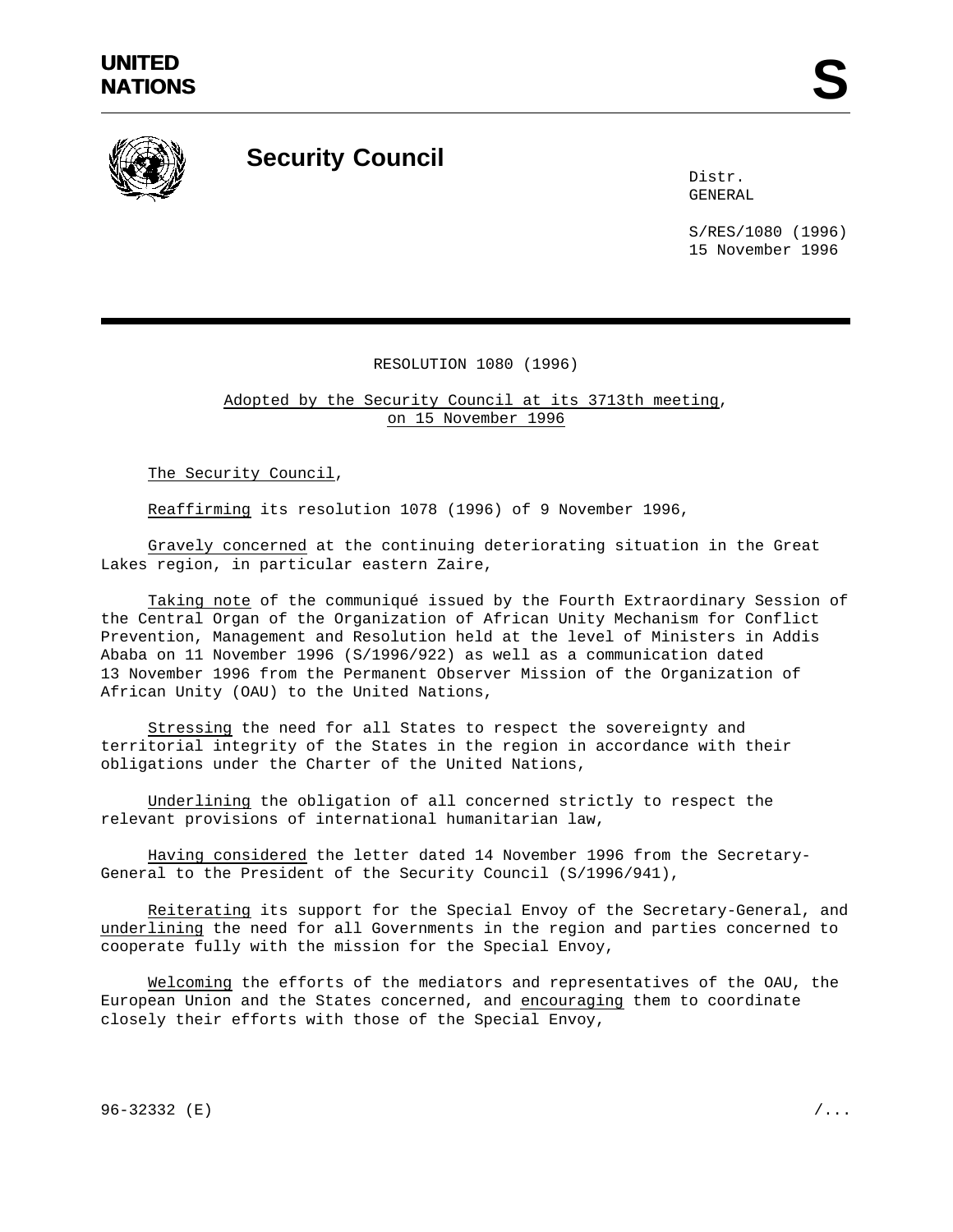Recognizing that the current situation in eastern Zaire demands an urgent response by the international community,

Reiterating the urgent need for an international conference on peace, security and development in the Great Lakes region under the auspices of the United Nations and the OAU to address the problems of the region in a comprehensive way,

Determining that the present situation in eastern Zaire constitutes a threat to international peace and security in the region,

Bearing in mind the humanitarian purposes of the multinational force as specified below,

Acting under Chapter VII of the Charter of the United Nations,

Reiterates its condemnation of all acts of violence, and its call for an immediate ceasefire and a complete cessation of all hostilities in the region;

2. Welcomes the letter from the Secretary-General dated 14 November 1996;

3. Welcomes the offers made by Member States, in consultation with the States concerned in the region, concerning the establishment for humanitarian purposes of a temporary multinational force to facilitate the immediate return of humanitarian organizations and the effective delivery by civilian relief organizations of humanitarian aid to alleviate the immediate suffering of displaced persons, refugees and civilians at risk in eastern Zaire, and to facilitate the voluntary, orderly repatriation of refugees by the United Nations High Commissioner for Refugees as well as the voluntary return of displaced persons, and invites other interested States to offer to participate in these efforts;

4. Welcomes further the offer by a Member State (S/1996/941, annex) to take the lead in organizing and commanding this temporary multinational force;

5. Authorizes the Member States cooperating with the Secretary-General to conduct the operation referred to in paragraph 3 above to achieve, by using all necessary means, the humanitarian objectives set out therein;

6. Calls upon all concerned in the region to cooperate fully with the multinational force and humanitarian agencies and to ensure the security and freedom of movement of their personnel;

7. Calls upon the Member States participating in the multinational force to cooperate with the Secretary-General and to coordinate closely with the United Nations Coordinator for humanitarian assistance for eastern Zaire and the relevant humanitarian relief operations;

8. Decides that the operation shall terminate on 31 March 1997, unless the Council, on the basis of a report of the Secretary-General, determines that the objectives of the operation have been fulfilled earlier;